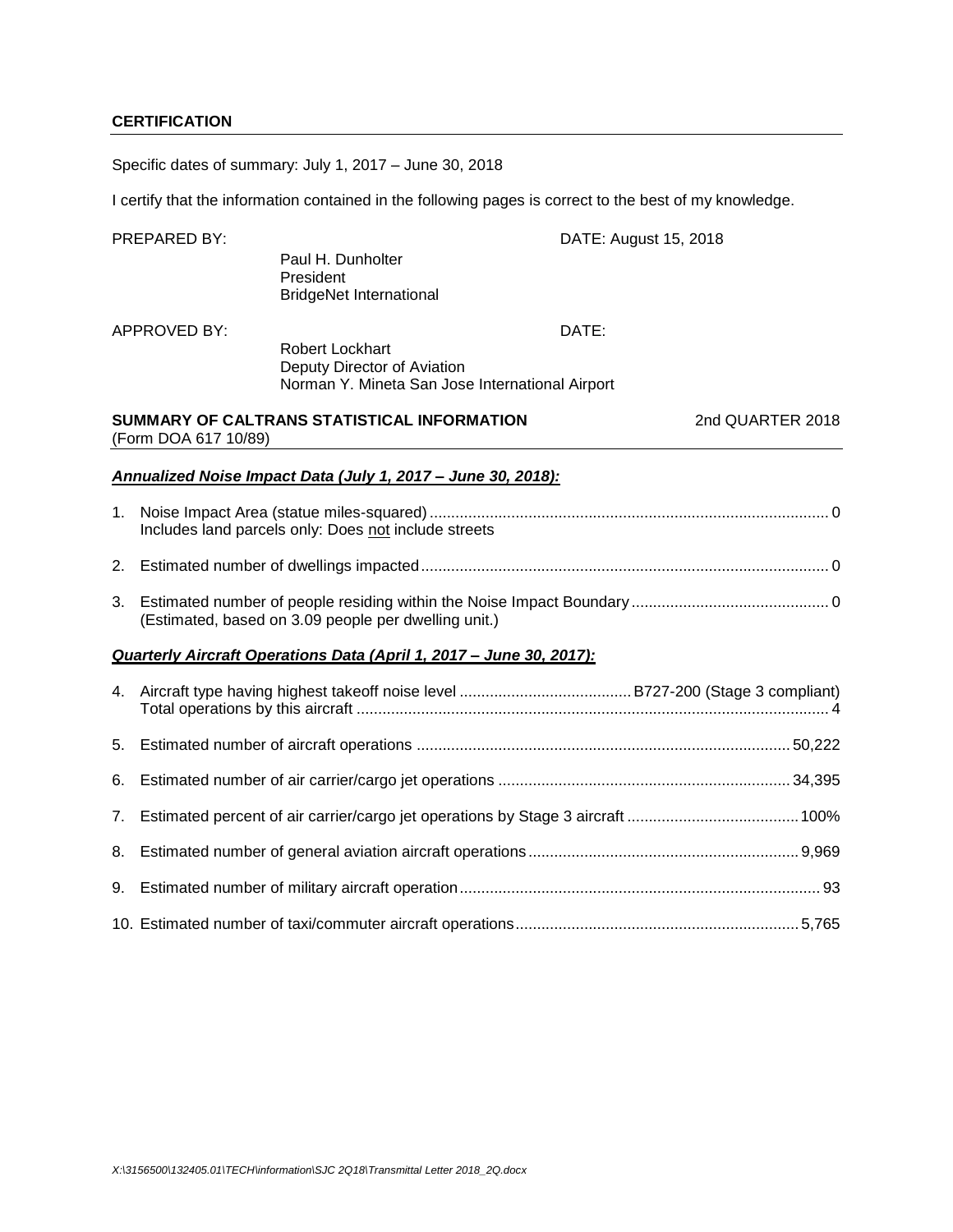## **BACKGROUND INFORMATION**

### **"Noise Problem" Airports in California**

The California Airport Noise Standards (California Code of Regulations, Title 21, Section 5000 et seq.) apply to any airport that is determined to have a noise problem by the local County Board of Supervisors in accordance with the provisions in the regulation. Norman Y. Mineta San Jose International Airport (SJIA) is one of ten airports in California that have been determined to have a noise problem by local County governments.

### **How is aircraft noise measured?**

California uses the Community Noise Equivalent Level (CNEL) as the primary measure for determining exposure of individuals to airport noise. CNEL is the annual, 24-hour average sound level, in decibels, obtained from the accumulation of all noise events, with the addition of 4.77 decibels to weight sound levels from 7 P.M. to 10 P.M. and 10 decibels to weight sound levels from 10 P.M. to 7 A.M. In effect, this weighting means that each evening operation is counted as it is five daytime operations and each nighttime operation counts as the same as ten daytime operations. The weighing of evening and nighttime events accounts for the fact that noise events during these hours are more intrusive when ambient levels are lower and people are trying to sleep. The 24-hour CNEL is annualized to reflect noise generated by aircraft operations for an entire year and is identified by "noise contours" showing levels of aircraft noise.

CNEL is a widely accepted descriptor for aviation noise because of the following characteristics: CNEL is a measurable quantity; CNEL can be used by airport planners and the general public who are not familiar with acoustics or acoustical theory; CNEL provides a simple method to compare the effectiveness of alternative airport scenarios; and CNEL is based on a substantial body of scientific survey data regarding the reactions people have to noise.

### **What are Noise Contours (noise Exposure Maps – NEMs) and how are they used?**

Noise contours are computer generated lines that are modeled to reflect both current noise conditions near airports, as well as to predict what the future noise conditions will be. Technically, a noise contour represents the average annual noise levels (CNEL) summarized by lines connecting points of equal noise exposure.

Norman Y. Mineta San Jose International Airport uses the 65 CNEL contour to identify non-compatible land uses and determine eligibility for federal funds for noise mitigation. Any noise sensitive uses (such as residences, schools, churches, etc.) within the 65 CNEL and greater contour are considered to be noncompatible with aircraft noise.

A variety of information is gathered each quarter to create an accurate noise contour including: the number of flights, flight paths, type of aircraft, type of aircraft engines, time of day, weather conditions, and runway use. Actual on-site noise measurements specific to aircraft operating at SJIA are used to verify predicted individual aircraft noise levels contained in the computer model.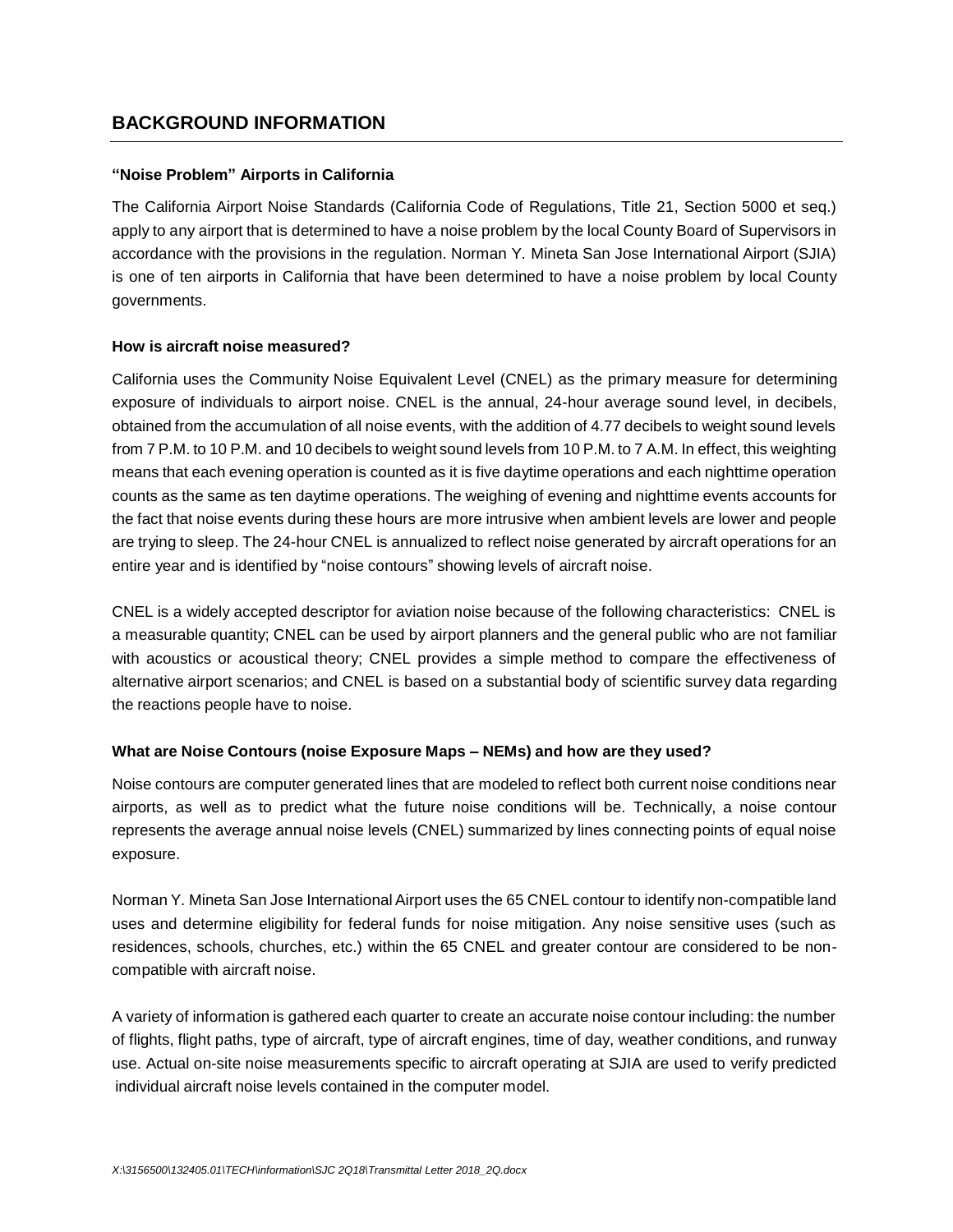These data are used to generate noise contours that are overlaid onto base maps to create a Noise Exposure Map (NEM), which is used to identify where specific levels of aircraft noise occur. The Noise Exposure Maps developed for SJIA will be used in the following ways:

- Defining where areas of roughly equal noise exist in the communities surrounding the Airport
- Assessing various alternative solutions to reduce the effect of noise

### **What is the Integrated Noise Model?**

The Integrated Noise Model (INM) is the model developed by the Federal Aviation Administration (FAA) for evaluating aircraft noise impacts in the communities surrounding airports. The INM uses inputs such as number of operations, aircraft fleet mix (aircraft types), aircraft flight tracks, and flight profiles, time of day of operations and terrain to evaluate aircraft noise. The INM has been used by the FAA since 1978, but has been updated many times since then to include improved metrics and the most current aircraft information.

### **What is considered a non-compatible land use?**

California uses the 65 CNEL and greater contour to represent non-compatible land uses and determine eligibility for noise mitigation. Noise sensitive uses (such as residences, schools, hospitals, nursing homes, and churches) within the 65 CNEL and greater contour are considered to be non-compatible land uses. The date of original construction, the presence of an exterior habitable area, and the presence of acoustic insulation may convert certain uses to a compatible use.

### **What is the purpose of noise monitoring?**

The purpose of noise monitoring is to provide a method to confirm the outputs in the Integrated Noise Model from different aircraft types. The monitoring measures how loud individual aircraft are at certain points. This is then compared to the prediction based on the model and helps determine if any adjustments need to be made to the model inputs to accurately portray the unique noise environment at SJIA. Said another way, these measurements are used to validate the FAA INM. Measurements are taken of the actual noise levels an aircraft makes at a particular airport under particular conditions to compare them to predicted noise levels from the FAA INM using the exact same conditions.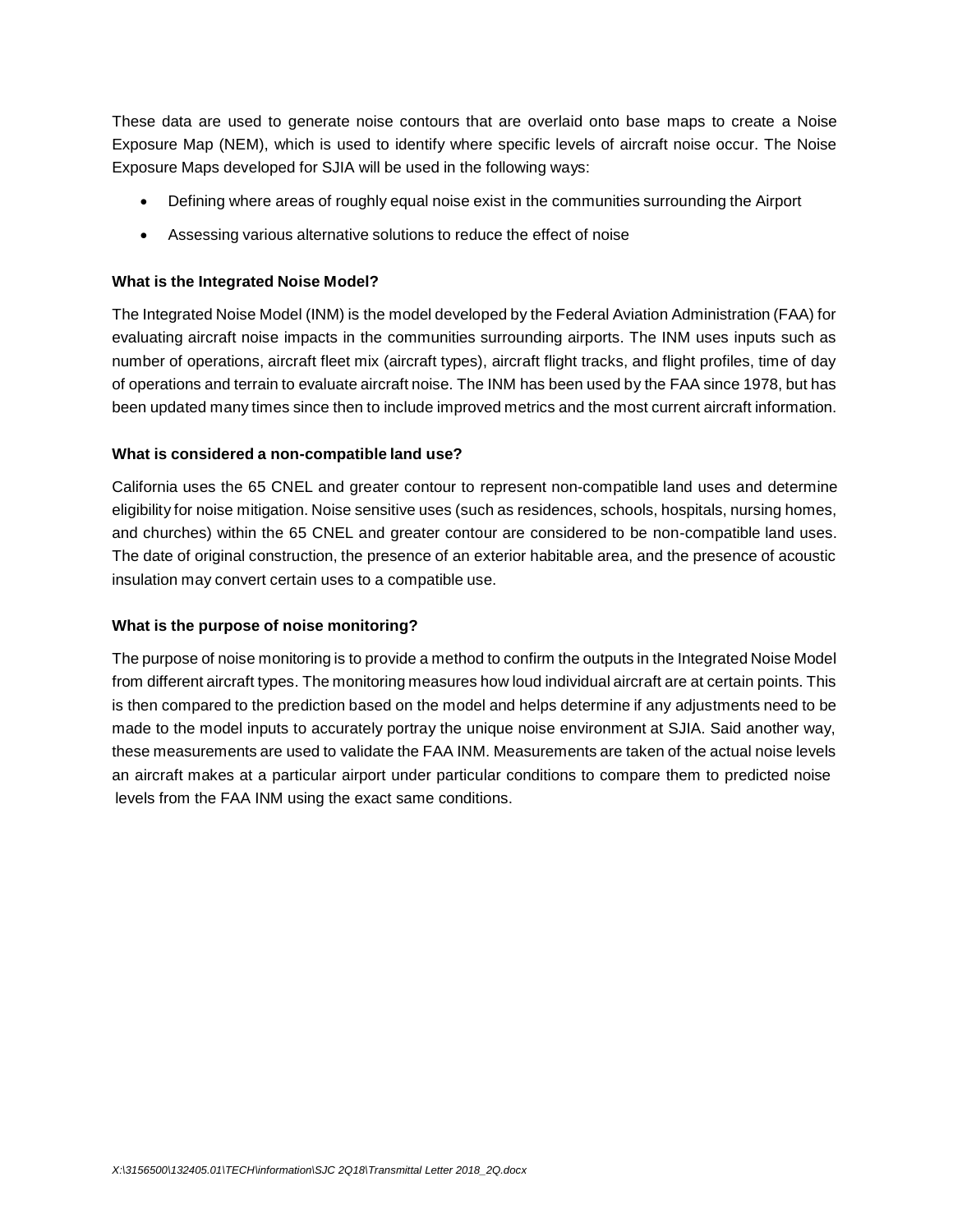|                                                      |          | Year/Quarter |          |          |  |  |  |  |  |  |  |  |
|------------------------------------------------------|----------|--------------|----------|----------|--|--|--|--|--|--|--|--|
| Remote<br><b>Monitoring</b><br><b>Terminal (RMT)</b> | 2018/2nd | 2018/1st     | 2017/4th | 2017/3rd |  |  |  |  |  |  |  |  |
| 101                                                  | 63.3     | 62.7         | 62.5     | 61.3     |  |  |  |  |  |  |  |  |
| 102                                                  | 65.3     | 64.5         | 64.2     | 64.8     |  |  |  |  |  |  |  |  |
| 104                                                  | 58.0     | 58.0         | 58.0     | 57.6     |  |  |  |  |  |  |  |  |
| 105                                                  | 61.9     | 62.5         | 62.4     | 61.7     |  |  |  |  |  |  |  |  |
| 106                                                  | 66.1     | 65.8         | 65.6     | 65.4     |  |  |  |  |  |  |  |  |
| 107                                                  | 63.4     | 63.6         | 63.2     | 62.9     |  |  |  |  |  |  |  |  |
| 108                                                  | 65.3     | 65.1         | 64.8     | 64.5     |  |  |  |  |  |  |  |  |
| 109                                                  | 61.6     | 61.3         | 61.2     | 61.1     |  |  |  |  |  |  |  |  |
| 110                                                  | 65.6     | 65.4         | 65.4     | 65.3     |  |  |  |  |  |  |  |  |
| 111                                                  | 62.9     | 62.8         | 62.8     | 62.8     |  |  |  |  |  |  |  |  |
| 112                                                  | 60.0     | 60.5         | 60.5     | 60.6     |  |  |  |  |  |  |  |  |
| 114                                                  | 60.6     | 60.4         | 60.1     | 60.0     |  |  |  |  |  |  |  |  |
| 115                                                  | 58.6     | 58.7         | 59.0     | 59.3     |  |  |  |  |  |  |  |  |

# **ANNUALIZED COMMUNITY NOISE EQUIVALENT (CNEL) VALUES**

## **TOTAL AIRCRAFT OPERATIONS**

|                         | Year/Quarter  |          |          |          |  |  |  |  |  |  |  |  |
|-------------------------|---------------|----------|----------|----------|--|--|--|--|--|--|--|--|
| <b>Operations</b>       | $2018/2^{nd}$ | 2018/1st | 2017/4th | 2017/3rd |  |  |  |  |  |  |  |  |
| Total                   | 50,222        | 44,710   | 46,840   | 46,888   |  |  |  |  |  |  |  |  |
| Air Carrier/Cargo       | 34,395        | 30,594   | 32,513   | 31,891   |  |  |  |  |  |  |  |  |
| <b>General Aviation</b> | 9,969         | 8,060    | 8,524    | 9.107    |  |  |  |  |  |  |  |  |
| Military                | 93            | 44       | 59       | 57       |  |  |  |  |  |  |  |  |
| Taxi/Commuter           | 5,765         | 6,010    | 5,744    | 5,833    |  |  |  |  |  |  |  |  |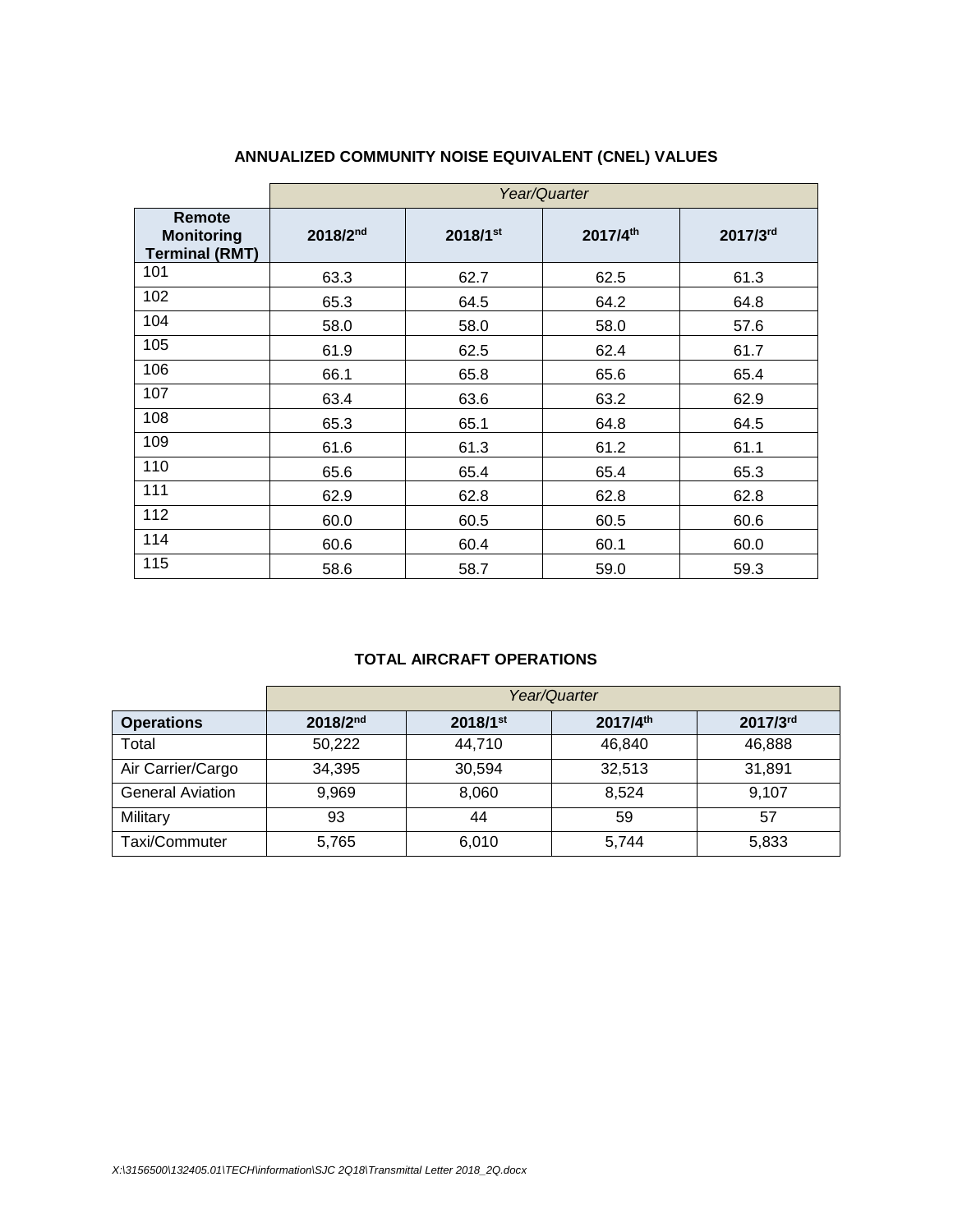# **REMOTE MONITORING TERMINAL (RMT) LOCATIONS**

| Remote<br><b>Monitoring</b><br><b>Terminal (RMT)</b> | <b>Location</b>                               | Latitude  | Longitude     |  |  |
|------------------------------------------------------|-----------------------------------------------|-----------|---------------|--|--|
| 101                                                  | Oak Street<br>San Jose, CA                    | 37.321292 | -121.881981   |  |  |
| 102                                                  | Center for Performing Arts<br>San Jose, CA    | 37.329572 | -121.892365   |  |  |
| 104                                                  | <b>Bellarmine Prep School</b><br>San Jose, CA | 37.340997 | -121.917993   |  |  |
| 105                                                  | Rosemary Garden<br>San Jose, CA               | 37.3624   | $-121.91475$  |  |  |
| 106                                                  | St. John/Autumn<br>San Jose, CA               | 37.33424  | -121.899946   |  |  |
| 107                                                  | Fire Station 6<br>Santa Clara, CA             | 37.39516  | -121.949916   |  |  |
| 108                                                  | MacGregor Lane<br>Santa Clara, CA             | 37.386895 | -121.946527   |  |  |
| 109                                                  | Lake Santa Clara<br>Santa Clara, CA           | 37.392133 | $-121.967717$ |  |  |
| 110                                                  | Chestnut St.<br>Santa Clara, CA               | 37.390153 | -121.959598   |  |  |
| 111                                                  | <b>Fuller Street Park</b><br>Santa Clara, CA  | 37.397987 | -121.965516   |  |  |
| 112                                                  | Mnt. View/Alviso<br>Santa Clara, CA           | 37.40969  | -121.97944    |  |  |
| 114                                                  | Fairway Glen Park<br>Santa Clara, CA          | 37.405623 | -121.961404   |  |  |
| 115                                                  | 3rd/Reed<br>San Jose, CA                      | 37.328608 | -121.882987   |  |  |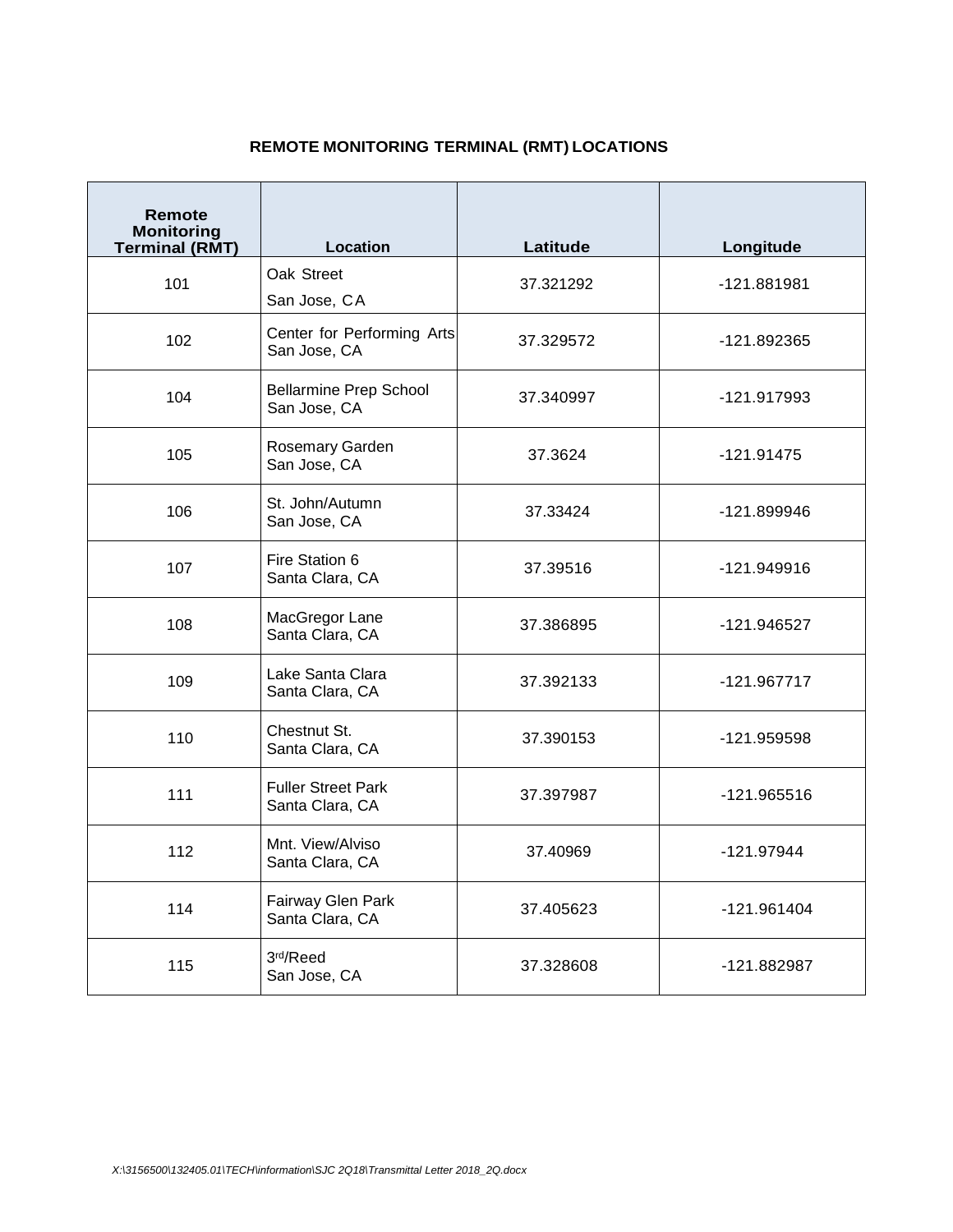|                      |       |      |      |      |       |      |      | <b>Remote Monitoring Terminal (RMT)</b> |      |       |      |      |      |
|----------------------|-------|------|------|------|-------|------|------|-----------------------------------------|------|-------|------|------|------|
|                      | 101   | 102  | 104  | 105  | 106   | 107  | 108  | 109                                     | 110  | 111   | 112  | 114  | 115  |
| <b>Jul 2016</b>      | 62.7  | 62.8 | 54.3 | 61.4 | 65.4  | 63.1 | 65.3 | 61.1                                    | 65.4 | 62.7  | 59.9 | 61.1 | 57.2 |
| # Days               | 31    | 31   | 31   | 31   | 31    | 31   | 31   | 31                                      | 31   | 31    | 31   | 31   | 31   |
| Aug 2016             | 63.0  | 63.5 | 54.0 | 63.2 | 65.4  | 63.0 | 65.7 | 61.1                                    | 65.6 | 62.8  | 60.6 | 60.5 | 56.3 |
| $#$ Days             | 23    | 31   | 31   | 31   | 31    | 31   | 31   | 31                                      | 31   | 31    | 31   | 31   | 31   |
| Sep 2016             | 62.5  | 62.4 | 55.5 | 59.7 | 65.1  | 62.4 | 64.3 | 60.2                                    | 64.5 | 61.6  | 60.0 | 59.5 | 56.9 |
| $#$ Days             | 28    | 30   | 30   | 30   | 30    | 30   | 30   | 30                                      | 30   | 30    | 30   | 30   | 30   |
| 3rd Qtr.             | 62.7  | 62.9 | 54.7 | 61.7 | 65.3  | 62.8 | 65.1 | 60.8                                    | 65.2 | 62.4  | 60.2 | 60.4 | 56.8 |
| $\overline{\#}$ Days | 82    | 92   | 92   | 92   | 92    | 92   | 92   | 92                                      | 92   | 92    | 92   | 92   | 92   |
| Oct 2016             | 62.8  | 62.5 | 59.3 | 62.2 | 65.1  | 62.5 | 64.8 | 60.5                                    | 64.6 | 61.8  | 58.5 | 59.9 | 56.4 |
| $\overline{\#}$ Days | 21    | 31   | 31   | 31   | 31    | 31   | 31   | 31                                      | 31   | 31    | 31   | 31   | 31   |
| Nov 2016             | 63.7  | 63.8 | 59.4 | 63.8 | 66.2  | 63.6 | 64.9 | 61.9                                    | 65.9 | 63.4  | 60.6 | 60.3 | 60.6 |
| # Days               | 30    | 30   | 30   | 30   | 30    | 30   | 30   | 30                                      | 30   | 27    | 30   | 30   | 30   |
| Dec 2016             | 63.3  | 63.7 | 61.2 | 63.3 | 65.8  | 63.2 | 65.5 | 61.4                                    | 65.3 | 62.7  | 59.2 | 60.6 | 57.9 |
| # Days               | 31    | 31   | 31   | 31   | 31    | 31   | 31   | 30                                      | 31   | 31    | 31   | 31   | 31   |
| 4 <sup>th</sup> Qtr. | 63.3  | 63.4 | 60.1 | 63.2 | 65.7  | 63.1 | 65.1 | 61.3                                    | 65.3 | 62.7  | 59.5 | 60.3 | 58.6 |
| # Days               | 82    | 92   | 92   | 92   | 92    | 92   | 92   | 90                                      | 92   | 89    | 92   | 92   | 92   |
| Jan 2017             | 63.1  | 65.7 | 58.9 | 61.6 | 66.3  | 63.4 | 65.1 | 61.5                                    | 65.9 | 63.3  | 60.6 | 60.5 | 59.9 |
| # Days               | 31    | 31   | 31   | 31   | 31    | 31   | 31   | 31                                      | 31   | 31    | 31   | 31   | 31   |
| Feb 2017             | 63.3  | 66.6 | 59.4 | 62.5 | 65.9  | 63.4 | 64.9 | 61.1                                    | 64.7 | 62.1  | 59.3 | 60.3 | 58.4 |
| # Days               | 28    | 28   | 28   | 28   | 28    | 28   | 28   | 28                                      | 28   | 28    | 28   | 28   | 28   |
| Mar 2017             | 63.5  | 67.2 | 59.0 | 63.0 | 66.6  | 64.2 | 65.1 | 61.9                                    | 66.2 | 63.7  | 61.3 | 60.4 | 61.6 |
| $#$ Days             | 31    | 31   | 31   | 31   | 31    | 31   | 31   | 31                                      | 31   | 31    | 31   | 31   | 31   |
| 1st Qtr.             | 63.3  | 66.5 | 59.1 | 62.4 | 66.3  | 63.7 | 65.1 | 61.5                                    | 65.7 | 63.1  | 60.5 | 60.4 | 60.2 |
| # Days               | 90    | 90   | 90   | 90   | 90    | 90   | 90   | 90                                      | 90   | 90    | 90   | 90   | 90   |
| Apr 2017             | 64.0  | 66.9 | 57.3 | 60.5 | 67.2  | 64.0 | 66.0 | 62.5                                    | 66.0 | 63.4  | 59.9 | 61.4 | 58.1 |
| $#$ Days             | 30    | 30   | 30   | 30   | 30    | 30   | 30   | 30                                      | 30   | 30    | 30   | 30   | 30   |
| May 2017             | 64.1  | 67.1 | 55.5 | 59.0 | 67.1  | 64.0 | 65.8 | 62.3                                    | 65.9 | 63.4  | 59.7 | 61.3 | 58.7 |
| # Days               | 28    | 31   | 31   | 31   | 31    | 31   | 31   | 31                                      | 31   | 31    | 31   | 31   | 31   |
| Jun 2017             | 63.7  | 66.6 | 55.8 | 58.5 | 66.1  | 63.4 | 65.6 | 62.5                                    | 66.2 | 63.8  | 60.0 | 60.7 | 58.3 |
| # Days               | 30    | 30   | 30   | 30   | 22    | 30   | 30   | 30                                      | 30   | 30    | 30   | 30   | 30   |
| 2nd Qtr.             | 63.9  | 66.9 | 56.2 | 59.4 | 66.9  | 63.8 | 65.8 | 62.4                                    | 66.0 | 63.5  | 59.8 | 61.1 | 58.4 |
| # Days               | 88    | 91   | 91   | 91   | 83    | 91   | 91   | 91                                      | 91   | 91    | 91   | 91   | 91   |
| 12 Mo.               | 63.3  | 65.3 | 58.0 | 61.9 | 66.1  | 63.4 | 65.3 | 61.6                                    | 65.6 | 62.9  | 60.0 | 60.6 | 58.6 |
| # Days               | 342   | 365  | 365  | 365  | 357   | 365  | 365  | 363                                     | 365  | 362   | 365  | 365  | 365  |
| On-Line              | 93.7% | 100% | 100% | 100% | 97.8% | 100% | 100% | 99.5%                                   | 100% | 99.2% | 100% | 100% | 100% |

### **MONTHLY COMMUNITY NOISE EQUIVALENT LEVEL (CNEL) VALUES July 1, 2017 – June 30, 2018**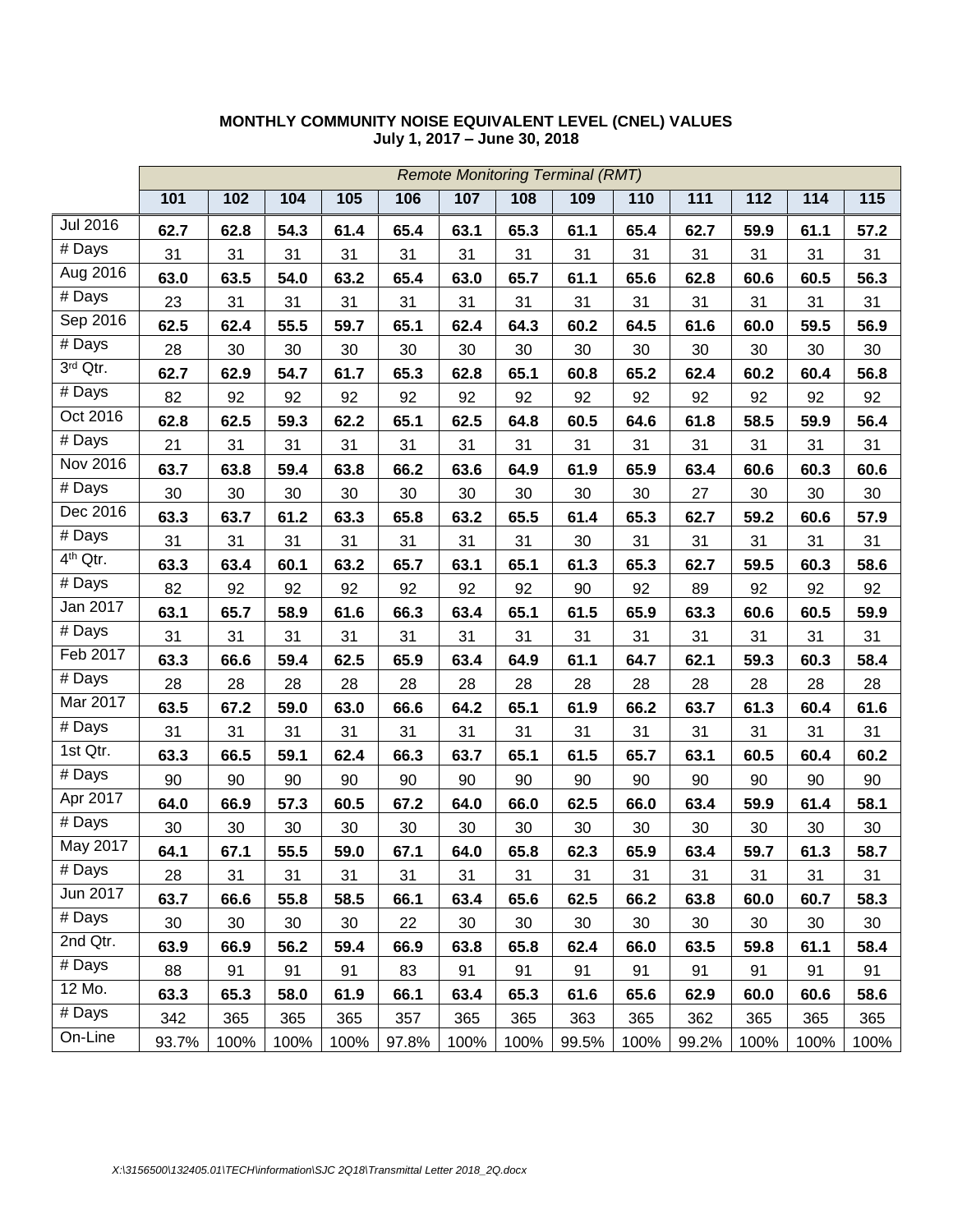|                         | <b>Remote Monitoring Terminal (RMT)</b> |      |      |      |      |      |      |      |      |      |      |      |      |
|-------------------------|-----------------------------------------|------|------|------|------|------|------|------|------|------|------|------|------|
| <b>Day</b>              | 101                                     | 102  | 104  | 105  | 106  | 107  | 108  | 109  | 110  | 111  | 112  | 114  | 115  |
| $\mathbf{1}$            | 63.4                                    | 66.1 | 53   | 54.5 | 66.6 | 62.6 | 65.9 | 62   | 65.6 | 63.3 | 59   | 61.5 | 55.7 |
| $\overline{2}$          | 64                                      | 66.7 | 54.5 | 57.7 | 66.6 | 64.3 | 66.4 | 62.5 | 66.2 | 63.8 | 59.9 | 62.1 | 56.4 |
| $\overline{3}$          | 63.7                                    | 66.6 | 53.9 | 60.7 | 68.5 | 64.3 | 66.3 | 61.8 | 65.8 | 62.8 | 58.9 | 61.1 | 57.6 |
| $\overline{\mathbf{4}}$ | 62.7                                    | 65.9 | 52.7 | 56.9 | 66.2 | 62.9 | 65.9 | 61.8 | 65.8 | 62.9 | 58.2 | 60.7 | 54.8 |
| 5                       | 63.7                                    | 66.9 | 55.2 | 57.2 | 67.2 | 62.4 | 66.4 | 62.4 | 66   | 63.4 | 59   | 61   | 56.1 |
| $\overline{6}$          | 64.1                                    | 67.6 | 61.7 | 62.9 | 67.4 | 61.4 | 55.3 | 61.6 | 67.8 | 64.5 | 63.6 | 47   | 65.9 |
| $\overline{7}$          | 65.3                                    | 67.5 | 58.8 | 61.1 | 68   | 59.2 | 62.2 | 59   | 63.6 | 60.7 | 59   | 57.5 | 62.9 |
| $\overline{8}$          | 64.3                                    | 67.1 | 60.7 | 58.9 | 67.3 | 63.4 | 66.7 | 63.1 | 66.4 | 64.1 | 60.8 | 62.2 | 56.8 |
| 9                       | 63                                      | 66   | 52.2 | 61   | 66   | 63.3 | 66.4 | 62.8 | 66   | 63.7 | 60.2 | 61.3 | 55.5 |
| $10$                    | 63.8                                    | 66.9 | 55.1 | 61.9 | 67.1 | 63.8 | 66.1 | 62.2 | 65.5 | 63.1 | 59.3 | 61.5 | 56.7 |
| 11                      | 64.7                                    | 67.4 | 62.8 | 63.4 | 67.6 | 64.4 | 66.6 | 62.5 | 65.8 | 63.1 | 59.6 | 62.3 | 57.9 |
| 12                      | 64.9                                    | 67.4 | 58.1 | 63.5 | 67.5 | 63.8 | 66.7 | 63   | 66   | 63.8 | 60.2 | 62.5 | 57.6 |
| 13                      | 64.4                                    | 67.9 | 63.5 | 62.7 | 67.5 | 64   | 66.7 | 63.6 | 66.5 | 64.2 | 61   | 62.1 | 58.1 |
| 14                      | 62.1                                    | 64.8 | 51   | 56.7 | 65.4 | 61.8 | 65.2 | 60.9 | 64.9 | 62.3 | 58.3 | 60.6 | 55.3 |
| 15                      | 64.5                                    | 66.7 | 52.7 | 59.7 | 67.5 | 63.9 | 66.7 | 62.6 | 66.3 | 63.8 | 59.9 | 62.3 | 56.7 |
| 16                      | 66                                      | 68.5 | 56.5 | 63   | 68.8 | 68.1 | 66.9 | 63   | 66.1 | 63.5 | 60.1 | 62.3 | 59.3 |
| 17                      | 64.4                                    | 67.4 | 55.8 | 63.1 | 67.1 | 63.6 | 66.2 | 62.7 | 65.6 | 63.2 | 59.8 | 61.7 | 57.3 |
| 18                      | 64.7                                    | 67.6 | 53.7 | 61.4 | 68.2 | 63.9 | 66.2 | 62.4 | 66.2 | 63   | 59.6 | 61.6 | 58.4 |
| 19                      | 64.1                                    | 66.9 | 56.6 | 60   | 66.5 | 64.4 | 66.9 | 63.3 | 66.6 | 64.1 | 60.2 | 62.5 | 56.7 |
| 20                      | 63.9                                    | 66.7 | 54.4 | 61   | 66.8 | 64.4 | 67.3 | 64   | 67.3 | 64.7 | 61.2 | 62.3 | 57.2 |
| 21                      | 61.1                                    | 64.1 | 53.3 | 56.2 | 64.6 | 61.1 | 64.6 | 60.9 | 65   | 62.3 | 58.5 | 59.9 | 53   |
| 22                      | 63.2                                    | 66.3 | 61.8 | 55.2 | 66.3 | 65   | 65.5 | 61.6 | 65.4 | 62.7 | 58.9 | 60.7 | 56.7 |
| 23                      | 63.5                                    | 66.2 | 55.8 | 62.9 | 66.3 | 65.5 | 66.2 | 62.5 | 66.4 | 64   | 60.2 | 61.6 | 55.3 |
| 24                      | 63.7                                    | 66.9 | 51.8 | 57.3 | 67   | 67.6 | 65.7 | 61.6 | 65.3 | 63.4 | 59   | 60.6 | 56.1 |
| 25                      | 63.9                                    | 66.9 | 53.1 | 55.4 | 69.4 | 63.7 | 66.4 | 62.7 | 66.7 | 63.7 | 59.8 | 61.3 | 56.7 |
| 26                      | 64.3                                    | 67.1 | 56.1 | 58.7 | 67.4 | 64.5 | 67   | 65.6 | 66.6 | 64.1 | 60.6 | 62.5 | 56.2 |
| 27                      | 65.3                                    | 67.3 | 54.5 | 62.2 | 67.1 | 63.8 | 66.4 | 62.8 | 66.9 | 63.7 | 60   | 62.2 | 57.2 |
| 28                      | 62.7                                    | 65.6 | 50.4 | 57.8 | 65.5 | 62.4 | 64.2 | 60.5 | 63.8 | 61.5 | 57.7 | 60   | 56.9 |
| 29                      | 64.2                                    | 67   | 55   | 59.2 | 67.6 | 63.4 | 66.1 | 62.3 | 65.4 | 63   | 59.2 | 62   | 56.5 |
| 30                      | 64.2                                    | 67.1 | 55.2 | 60.5 | 67.5 | 64.1 | 66.5 | 62.8 | 66.2 | 63.8 | 60.1 | 62.2 | 56.9 |
| Avg.                    | 64.0                                    | 66.9 | 57.3 | 60.5 | 67.2 | 64.0 | 66.0 | 62.5 | 66.0 | 63.4 | 59.9 | 61.4 | 58.1 |
| # Days                  | 30                                      | 30   | 30   | 30   | 30   | 30   | 30   | 30   | 30   | 30   | 30   | 30   | 30   |

### **DAILY AIRCRAFT COMMUNITY NOISE EQUIVALENT LEVEL (CNEL) VALUES APRIL 2018**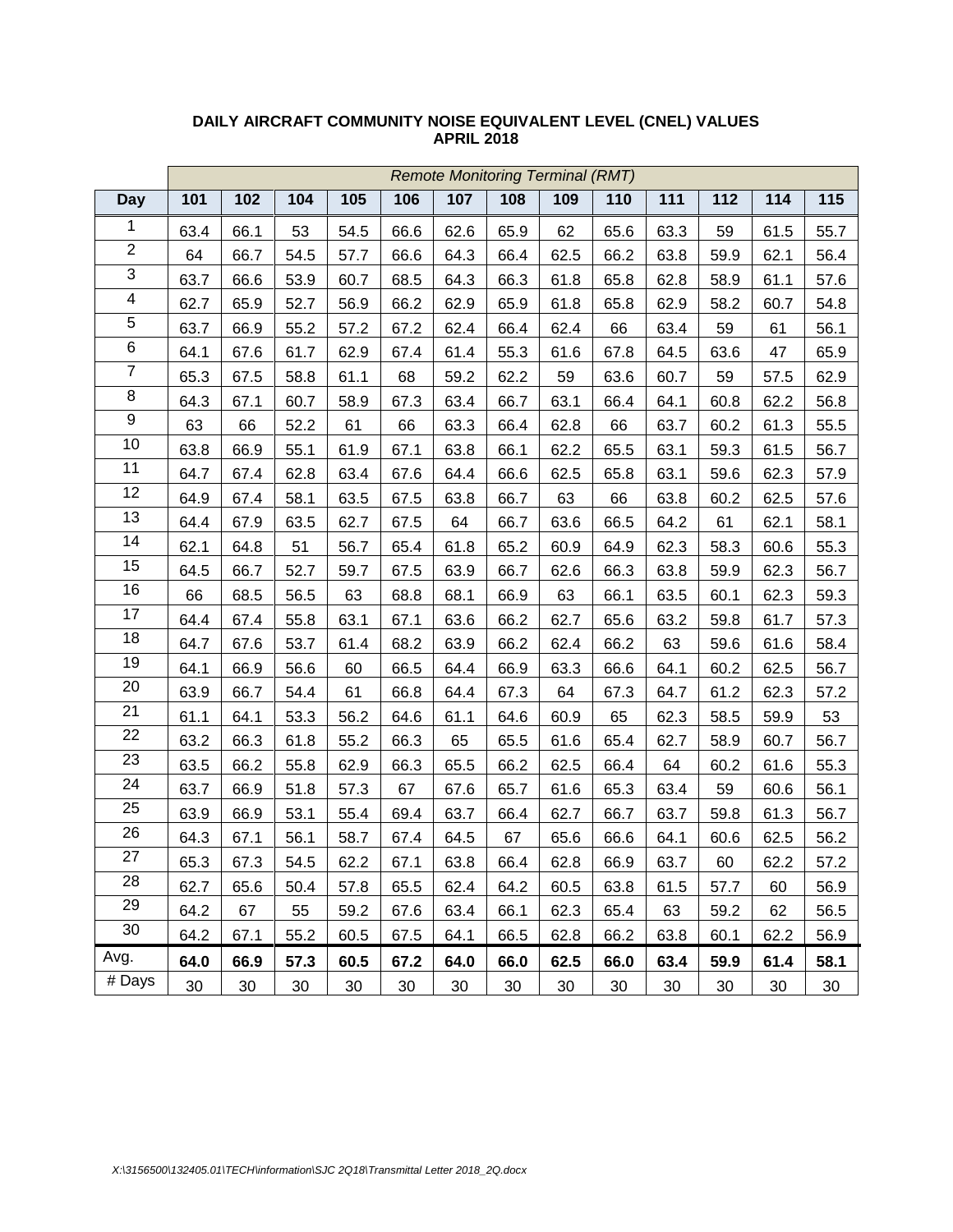|                         | <b>Remote Monitoring Terminal (RMT)</b> |      |      |      |      |      |      |      |      |      |      |      |      |
|-------------------------|-----------------------------------------|------|------|------|------|------|------|------|------|------|------|------|------|
| <b>Day</b>              | 101                                     | 102  | 104  | 105  | 106  | 107  | 108  | 109  | 110  | 111  | 112  | 114  | 115  |
| $\mathbf{1}$            | 65.1                                    | 68.7 | 59.2 | 61.9 | 67.7 | 62.5 | 63.1 | 59.6 | 63.7 | 61.1 | 57.9 | 58.2 | 63.4 |
| $\overline{2}$          | 64.7                                    | 67.8 | 59.4 | 60.9 | 67.6 | 61.6 | 64   | 61.4 | 65.3 | 62.5 | 59.5 | 59.1 | 62.8 |
| $\overline{3}$          | 64.5                                    | 67.4 | 53.3 | 58.6 | 70.2 | 64.2 | 67   | 62.9 | 66.9 | 64   | 59.7 | 61.6 | 57.4 |
| $\overline{\mathbf{4}}$ | 63.8                                    | 67.2 | 55.2 | 60.5 | 67.1 | 64   | 65.9 | 62.1 | 65.9 | 63.1 | 59.2 | 61.4 | 55.7 |
| 5                       | 62.1                                    | 65.4 | 54.7 | 54.8 | 65.8 | 61.9 | 64.5 | 59   | 64.5 | 61.8 | 58.6 | 59.9 | 58.6 |
| 6                       | 63.6                                    | 66.6 | 53.9 | 53.1 | 66.9 | 63.1 | 66   | 62.6 | 66   | 63.4 | 59.6 | 61.7 | 55.9 |
| $\overline{7}$          | 63.8                                    | 66.6 | 56.6 | 59.5 | 67.7 | 64   | 65.5 | 61.6 | 65.4 | 63.3 | 58.8 | 61.3 | 56.8 |
| $\overline{8}$          | 64.1                                    | 66.9 | 54.7 | 59.1 | 67.3 | 64   | 65.7 | 62.2 | 65.5 | 62.8 | 59.2 | 61.6 | 56.1 |
| 9                       | 64.2                                    | 66.8 | 55.6 | 58.4 | 66.9 | 63.9 | 66.4 | 62.7 | 66.2 | 63.3 | 59.7 | 61.7 | 57.3 |
| $10$                    | 64                                      | 66.9 | 53.4 | 55.5 | 66.8 | 64   | 66.7 | 62.9 | 66.8 | 64.2 | 60.5 | 62.3 | 56.8 |
| 11                      | 66.1                                    | 68.7 | 59.2 | 61.7 | 68.5 | 62.1 | 64   | 61   | 64.4 | 62   | 58.7 | 58.9 | 62.4 |
| 12                      | 59                                      | 64.6 | 54.1 | 57.7 | 64.1 | 61.1 | 64.1 | 60.5 | 64.5 | 61.9 | 59   | 59.2 | 59.9 |
| 13                      |                                         | 67.4 | 58.5 | 59.8 | 67.5 | 59.9 | 62.8 | 60.4 | 64.6 | 61.9 | 58.7 | 58.6 | 62.6 |
| 14                      |                                         | 67.1 | 56.1 | 54.6 | 67.4 | 65.6 | 66.3 | 63.3 | 66.6 | 64.2 | 60.7 | 61.8 | 56.6 |
| 15                      |                                         | 66.7 | 53.3 | 58.4 | 66.3 | 64.1 | 66.2 | 62.5 | 65.9 | 63.3 | 59.9 | 62.1 | 56.8 |
| 16                      | 65.9                                    | 67.6 | 53.6 | 60.9 | 67   | 63.9 | 66.1 | 62.6 | 66.1 | 63.3 | 59.8 | 61.8 | 58.2 |
| 17                      | 64.6                                    | 67.8 | 54.1 | 58.1 | 67.8 | 64.4 | 66.9 | 63.4 | 66.9 | 64.5 | 60.5 | 62.3 | 57.4 |
| 18                      | 64.3                                    | 67.5 | 53.5 | 61.9 | 67.6 | 64.3 | 67.1 | 63.9 | 67.3 | 64.8 | 60.6 | 62.2 | 56.3 |
| 19                      | 62.1                                    | 65   | 52.9 | 56.1 | 65.8 | 62.2 | 65.1 | 61.5 | 65.2 | 62.7 | 58.6 | 60.6 | 54.7 |
| 20                      | 64.5                                    | 68.8 | 51   | 58.9 | 67.2 | 63.4 | 66.5 | 63.3 | 66.6 | 64.2 | 60.7 | 62.2 | 57.5 |
| 21                      | 64.7                                    | 67.7 | 55.9 | 58.8 | 67.5 | 63.6 | 66.2 | 62.9 | 66.8 | 64.4 | 61.3 | 62   | 59.2 |
| 22                      | 64.5                                    | 67.2 | 53.6 | 55.6 | 67   | 63.8 | 66.2 | 62.8 | 66.1 | 63.5 | 59.7 | 61.7 | 56.9 |
| 23                      | 64.6                                    | 67.4 | 55.1 | 56.9 | 67.5 | 64   | 66.4 | 61.7 | 66.6 | 64.1 | 60.5 | 62.3 | 56.8 |
| 24                      | 64.4                                    | 67.5 | 56.1 | 56.3 | 67.5 | 64.9 | 67.5 | 63.8 | 67.5 | 65   | 61.2 | 62.9 | 57.2 |
| 25                      | 65.7                                    | 68.9 | 58.8 | 62.2 | 68.7 | 62   | 64   | 61.9 | 64.9 | 62.3 | 59.3 | 59.8 | 62.9 |
| 26                      | 61.6                                    | 64.6 | 53.8 | 56   | 65.1 | 61.9 | 65.1 | 61.8 | 65.4 | 62.9 | 58.8 | 60.6 | 53.4 |
| 27                      | 61.7                                    | 64.6 | 50.7 | 53.6 | 64.7 | 61   | 63.9 | 60.8 | 64.1 | 61.7 | 58.1 | 59.6 | 53.7 |
| 28                      | 62.7                                    | 65.5 | 55   | 54.2 | 65.4 | 62   | 65.6 | 61.8 | 65.8 | 63.3 | 59.3 | 61   | 55   |
| 29                      | 63.9                                    | 67   | 52.2 | 54.1 | 66.7 | 63.2 | 66.3 | 62.5 | 66.3 | 64   | 59.8 | 61.3 | 57.8 |
| 30                      | 64.4                                    | 67.2 | 53.4 | 59.8 | 66.5 | 71.4 | 66.5 | 62.8 | 66.4 | 63.6 | 59.5 | 61.8 | 57.8 |
| 31                      | 64.8                                    | 67.5 | 54.6 | 63.2 | 66.3 | 64.3 | 66.1 | 63.2 | 65.8 | 65   | 59.5 | 62.3 | 57.9 |
| Avg.                    | 64.1                                    | 67.1 | 55.5 | 59.0 | 67.1 | 64.0 | 65.8 | 62.3 | 65.9 | 63.4 | 59.7 | 61.3 | 58.7 |
| # Days                  | 28                                      | 31   | 31   | 31   | 31   | 31   | 31   | 31   | 31   | 31   | 31   | 31   | 31   |

### **DAILY AIRCRAFT COMMUNITY NOISE EQUIVALENT LEVEL (CNEL) VALUES MAY 2018**